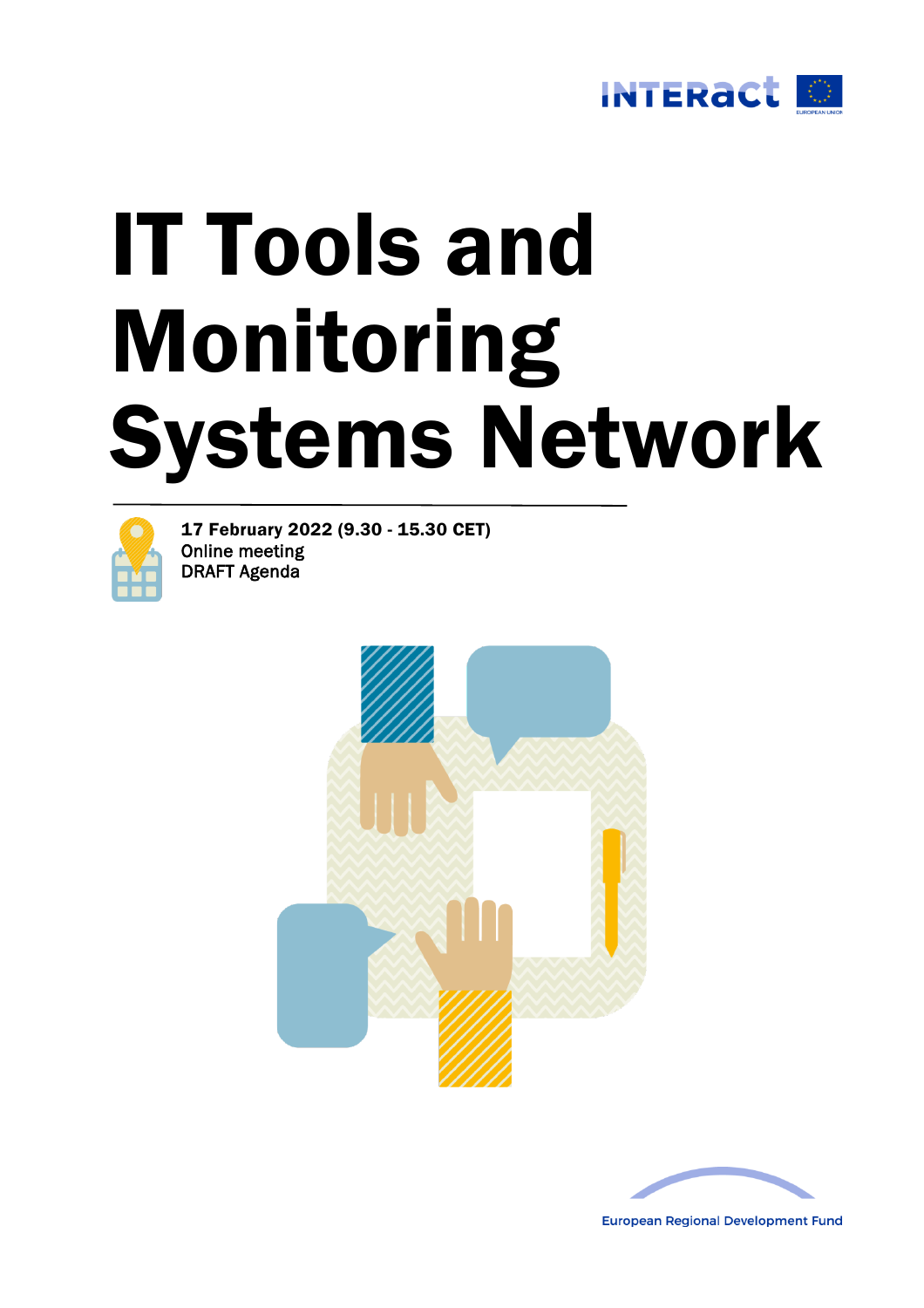IT Tools and Monitoring Systems Network 17 February 2022



# **Outline**

The monitoring systems and IT tools network aims at Europe-wide learning and exchange of experience and information among experts in Interreg monitoring systems and related IT Tools. Monitoring systems play a key role in programme management and also represent the programme to the outside world. There are many topics of joint strategic and practical interest to Interreg monitoring systems experts. Therefore, this network ultimately aims to exchange and provide attractive and straightforward solutions to programme stakeholders, including project applicants.

# **Objectives**

For the 2021-2027 period, programmes have started building new or adapting their monitoring systems to the new regulations. Furthermore, programmes are looking into further simplification or improvements of the processes in monitoring systems.

The objective of this meeting is to focus on useful IT features or simplifications related to:

- the development of the first steps of the project lifecycle, particularly; call management, project application, project selection, assessment and decision making
- the reporting process; focus on features related to one of the reporting steps (partner reporting, project reporting, management verifications, etc) or on tools that are useful for the process for either traditional-, disentangled- or continuous reporting.

Following a flexible and participants-driven approach, the detailed content of this meeting is established based on a survey during registration and programmes proposed presentations of the features. There will be time reserved for more open discussions on monitoring systems.